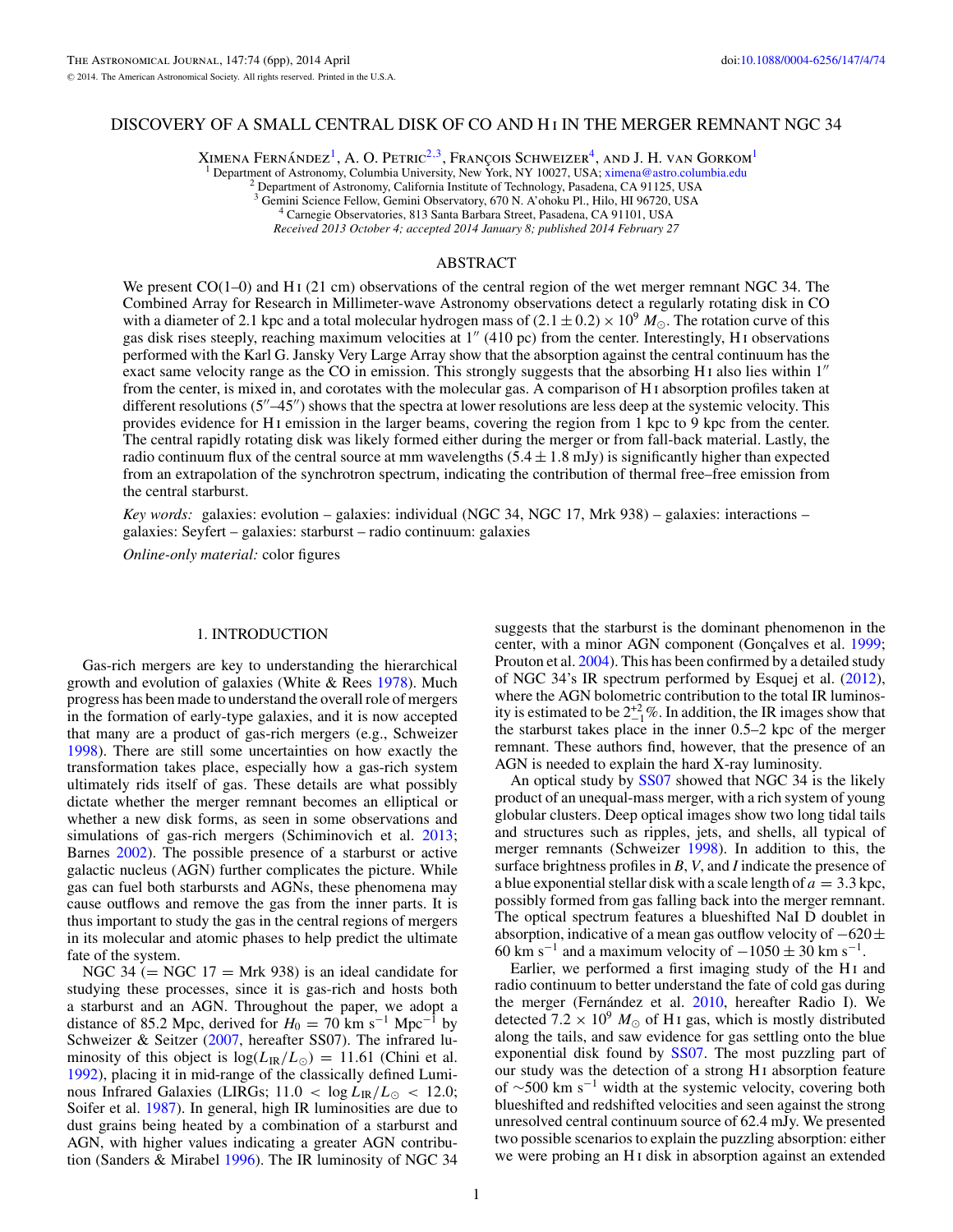<span id="page-1-0"></span>continuum source so that we saw both the blueshifted and redshifted parts in absorption, or we were seeing gas associated with the tidal tails in projection against the continuum.

In this follow-up radio study, we present new CO imaging and H i absorption observations obtained at higher angular resolution and with a wider velocity coverage. We seek to determine which of the above two scenarios explains the puzzling absorption better by comparing the distribution and kinematics of the CO to the H<sub>I</sub> absorption data. In addition, the new continuum observations at mm wavelengths allow us to probe the spectral index at high frequencies. Lastly, both sets of new observations have a much wider velocity coverage, enabling us to search for an atomic or molecular counterpart to the outflow seen optically.

The structure of the paper is as follows. We summarize the observations and data reduction in Section 2, present our results in Section 3, discuss what we have learned from these observations in Section [4,](#page-4-0) and put forth our conclusions in Section [5.](#page-4-0)

## 2. OBSERVATIONS AND DATA REDUCTION

### *2.1. CARMA Observations*

NGC 34 was observed in the CO  $J = 1-0$  transition at 115.2712 GHz with the Combined Array for Research in Millimeter-wave Astronomy (CARMA) in 2011 May. The observations were performed in two configurations: in the D array for 4.1 hr on source and in the C array for 5.8 hr. The spacings for these two arrays are 11–150 m and 30–350 m, respectively. The primary flux calibrator was Uranus, and 3C454.3 was used as the passband calibrator. Both sets of observations used a 1 GHz bandwidth centered at 113.11 GHz, corresponding to the central frequency of the single-dish observations. This translates to a heliocentric velocity of 5731 km s<sup>-1</sup>, using the optical definition. This setup results in a velocity coverage of 2980 km s<sup>-1</sup>, starting at 4238 km s<sup>-1</sup> and ending at 7218 km s−1, with 150 channels with a velocity resolution of 20 km s<sup> $-1$ </sup>.

The data were reduced with the software package MIRIAD using standard calibration procedures for each configuration (Sault et al. [1995\)](#page-5-0). For each band, we flagged the first and last two channels due to poor sensitivity at the edge of the band. The phase stability was inspected and poor data were flagged for each track. The C and D array calibrated visibilities were then combined and the continuum was estimated from 696 (unsmoothed) signal free channels. The deconvolution task uses a Steer CLEAN algorithm (Steer et al. [1984\)](#page-5-0), and we selected natural weighting (robustness parameter set to 2) to maximize the sensitivity to broad, faint structures. The final combined data cube has a synthesized beam of  $2$ <sup>2</sup>.  $48 \times 2$ <sup>2</sup>. 14 (∼1 kpc) at FWHM and a noise of 8.4 mJy beam−1.

#### *2.2. VLA Observations*

NGC 34 was observed with the Karl G. Jansky Very Large Array  $(VLA)^5$  in 2011 April in the B array configuration (spacings of 0*.*21–11*.*1 km) during two runs for a total observing time of 7 hr. The observations used a 32 MHz bandwidth centered at the heliocentric velocity of 5870 km s<sup> $-1$ </sup>, with a total of 256 channels with a resolution of 27 km s−1. This results

| таніс і<br><b>Observation Parameters</b>                                       |                                        |                      |
|--------------------------------------------------------------------------------|----------------------------------------|----------------------|
|                                                                                | $CO(1-0)^a$                            | H I <sup>b</sup>     |
| Flux calibrator                                                                | Uranus                                 | 3C48                 |
| Phase calibrator                                                               | 3C454.3                                | J2357-1125           |
| Number of channels                                                             | 150                                    | 256                  |
| Bandwidth (MHz)                                                                | 1000                                   | 32                   |
| Synthesized beam                                                               | $2''\cancel{48} \times 2''\cancel{14}$ | $8''31 \times 4''46$ |
| Field of view                                                                  | $1 - 1.7$                              | 32'                  |
| Velocity coverage<br>$(km s^{-1})$                                             | 3000                                   | 7000                 |
| Velocity resolution<br>$(km s^{-1})$                                           | 20                                     | 27                   |
| Noise<br>$(mJy beam^{-1} chan^{-1})$                                           | 8.4                                    | 0.21                 |
| Column density sensitivity <sup>c</sup><br>$\rm (cm^{-2}$ chan <sup>-1</sup> ) | $1.1 \times 10^{20}$ (H <sub>2</sub> ) | $1.7 \times 10^{20}$ |

**Table 1**

**Notes.**

<sup>a</sup> Observed in 2011 May.

<sup>b</sup> Observed in 2011 April.

<sup>c</sup> In emission.

in a velocity coverage of 7000 km s<sup>-1</sup>, from 2426 km s<sup>-1</sup> to 9421 km s<sup>-1</sup>.

Each run was reduced with AIPS using standard calibration procedures. The data were combined in the *uv* plane, and then several iterations of self-calibration were performed to correct for amplitude and phase errors. We first made a continuum image by averaging 80 line-free channels, using a robustness parameter of 1 and setting CLEAN boxes around the point source. This image served as the initial input model for the first run of phase self-calibration. After each run, we made a new input model by imaging the continuum, applying the new solutions for subsequent self-calibration runs. After three runs of phase self-calibration and one of amplitude, we achieved a dynamic range of about 760:1 and an rms sensitivity of 0.07 mJy beam<sup>-1</sup>. We then applied the solutions to the whole data set, and subtracted the continuum in the *uv* plane by making a linear fit through the line-free channels. The H i cube was made using a robustness parameter of 1 and cleaning the channels containing H<sub>I</sub> absorption. The resulting images have an rms noise of  $\overline{0.2}$  mJy beam<sup>-1</sup> and a synthesized beam of 8<sup>*n*</sup>. 31 × 4<sup>*n*</sup>. 46  $(\sim 3.5 \times 2 \text{ kpc})$ .

Table 1 summarizes all parameters used for the CARMA and VLA observations.

### 3. RESULTS

## *3.1. A Central Disk of CO*

The CO observations reveal a disk of molecular gas in the central regions of the remnant. Figure [1](#page-2-0) is composed of various panels showing the gas distribution and kinematics. This CO disk lies at the center of NGC 34 and is much smaller than the optical disk (Figure  $1(a)$  $1(a)$ ). It shows a regular rotation pattern as seen in Figures [1\(](#page-2-0)d) and (e). There are hints of extended emission toward the northwest, northeast, and south (Figure [1\(](#page-2-0)b)). We estimate a diameter of 2.1 kpc by measuring the extent of the emission enclosed by the second lowest density contour, which corresponds to 4.31 Jy km s<sup>-1</sup> beam<sup>-1</sup>.

We calculate the CO luminosity with the following equation (Solomon et al. [1997\)](#page-5-0):

$$
L_{\rm CO} = 3.25 \times 10^7 S dv \, v_{\rm obs}^{-2} D_L^2 (1+z)^{-3},\tag{1}
$$

<sup>5</sup> The National Radio Astronomy Observatory is a facility of the National Science Foundation operated under cooperative agreement by Associated Universities, Inc.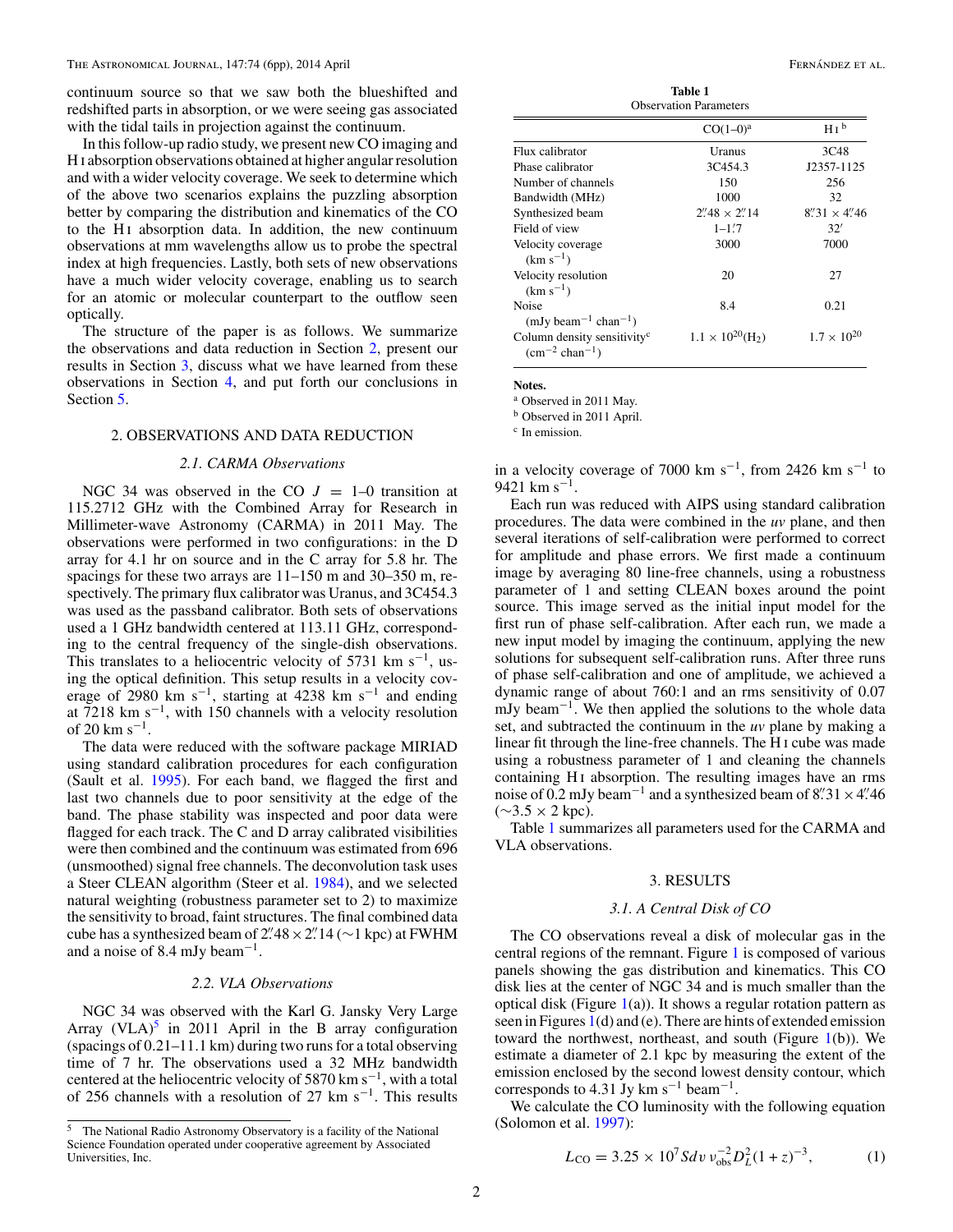<span id="page-2-0"></span>

Figure 1. Maps of the distribution and kinematics of the CO disk found in NGC 34. (a) CO emission as compared to the optical and H<sub>1</sub> emission; the cyan contours show the CO emission, and the H<sub>I</sub> contours (in blue; from [Radio I\)](#page-5-0) are drawn in levels of (8, 28, 48, 68, 108)  $\times 10^{19}$  cm<sup>-2</sup> overlaid on an optical image from [SS07.](#page-5-0) (b) CO distribution map (moment 0) contours drawn starting at 5% of the peak, in intervals of 10%. (c) The spectrum of the CO emission was obtained by setting a box around the emission showing how much CO there is in a given velocity bin. (d) Velocity map (moment 1) overlaid with isovelocity contours drawn in intervals of 50 km s<sup>-1</sup>. (e) Position–velocity diagram along the major axis of the optical disk (P.A.  $-9°$ ; [SS07\)](#page-5-0). Note that the full range of velocities is not shown in these maps; we limit them to show a better contrast or to zoom-in in a region of interest.

(A color version of this figure is available in the online journal.)

where *Sdv* is the integrated CO flux in units of Jy km s<sup>-1</sup>,  $v_{obs}$ is the observed frequency in GHz, and  $D<sub>L</sub>$  is the luminosity distance in Mpc. We compute the CO flux using channel maps and get a value of  $151.9 \pm 11.3$  Jy km s<sup>-1</sup>, which results in a CO luminosity of  $(2.6 \pm 0.2) \times 10^9$  K km s<sup>-1</sup> pc<sup>-2</sup>. We multiply this value by  $\alpha_{\text{CO}}$  to get a molecular hydrogen mass in solar masses  $(M_{\odot})$ . Here we use  $\alpha = 0.8$ , which is the standard conversion factor for starbursting systems (Downes & Solomon [1998\)](#page-5-0), and get an H<sub>2</sub> mass of  $2.1 \pm 0.2 \times 10^9$   $M_{\odot}$ .

Single-dish CO(1–0) data (Kandalyan [2003;](#page-5-0) Chini et al. [1992;](#page-5-0) Kruegel et al. [1990\)](#page-5-0) yield a flux of  $170 \pm 12$  Jy km s<sup>-1</sup>, which is 12% higher than what we detect. This is a marginal difference, but—if significant—it might indicate that our observations miss an extended component of the CO disk. This component is hinted at by the weak extensions seen in Figure 1(b), suggesting that observing with shorter spacings could have detected this more extended gas.

As seen in the spectrum of Figure  $1(c)$ , the CO emission spans close to 500 km s<sup> $-1$ </sup>. The intensity-weighted velocity field (Figure  $1(d)$ ) and the position–velocity (PV) diagram (Figure 1(e)) along the major axis of the optical disk (P.A.  $-9°$ ; [SS07\)](#page-5-0) show that the kinematics are consistent with rotation, with the north side of the disk receding, and the south side approaching. The extended emission features mentioned above have velocities consistent with the gas in the main body of the disk, suggesting they are real and possibly part of a fainter component not detected in our observations. The PV diagram demonstrates that the rotation curve rises very steeply, reaching peak velocities within  $1''$  from the center and showing a slight decrease toward the edges.

### *3.2. High Resolution H* <sup>i</sup> *Absorption*

Our new VLA B array observations probe the previously known H<sub>I</sub> absorption feature  $(Radio I)$  with a wider velocity coverage and at higher resolution. Figure [2](#page-3-0) consists of three panels showing these observations, including a comparison to the absorption profiles presented in [Radio I,](#page-5-0) and to the CO observations in emission presented in Section [3.1.](#page-1-0) The top panel represents the H<sub>I</sub> absorption feature seen against the peak of the continuum emission and showing the full velocity coverage of 2426–9421 km s<sup>-1</sup>, with no hint of absorption seen at the outflow velocity ( $\sim$ 5000 km s<sup>-1</sup>) detected by [SS07](#page-5-0) (see the next section).

The second panel compares these higher resolution (2 kpc) data to the previous  $H_1$  observations in the DnC (18 kpc) and CnB (6 kpc) configurations. Note that the depth of absorption is similar in the three configurations at the extreme velocities around 5600 km s<sup>-1</sup> and 6000 km s<sup>-1</sup>, but is very different near the systemic velocity of 5870 km s−1. A deep feature is seen in the B array at this velocity, which is shallower in C and nearly absent at some velocities in D. We can interpret this as follows: Since the continuum source is unresolved in the B array, we see a combination of absorption against the continuum source plus emission further out within the central beam in the C and D arrays. We can estimate how much emission there is on different scales by looking at the difference in the absorption profiles. We do this by summing the difference between the two profiles at different resolutions for each velocity bin to get a flux. As shown in [Radio I,](#page-5-0) there is  $7.3 \times 10^8$  *M*<sub> $\odot$ </sub> of H<sub>I</sub> in emission between the inner 6 and 18 kpc of the remnant. Now we can determine how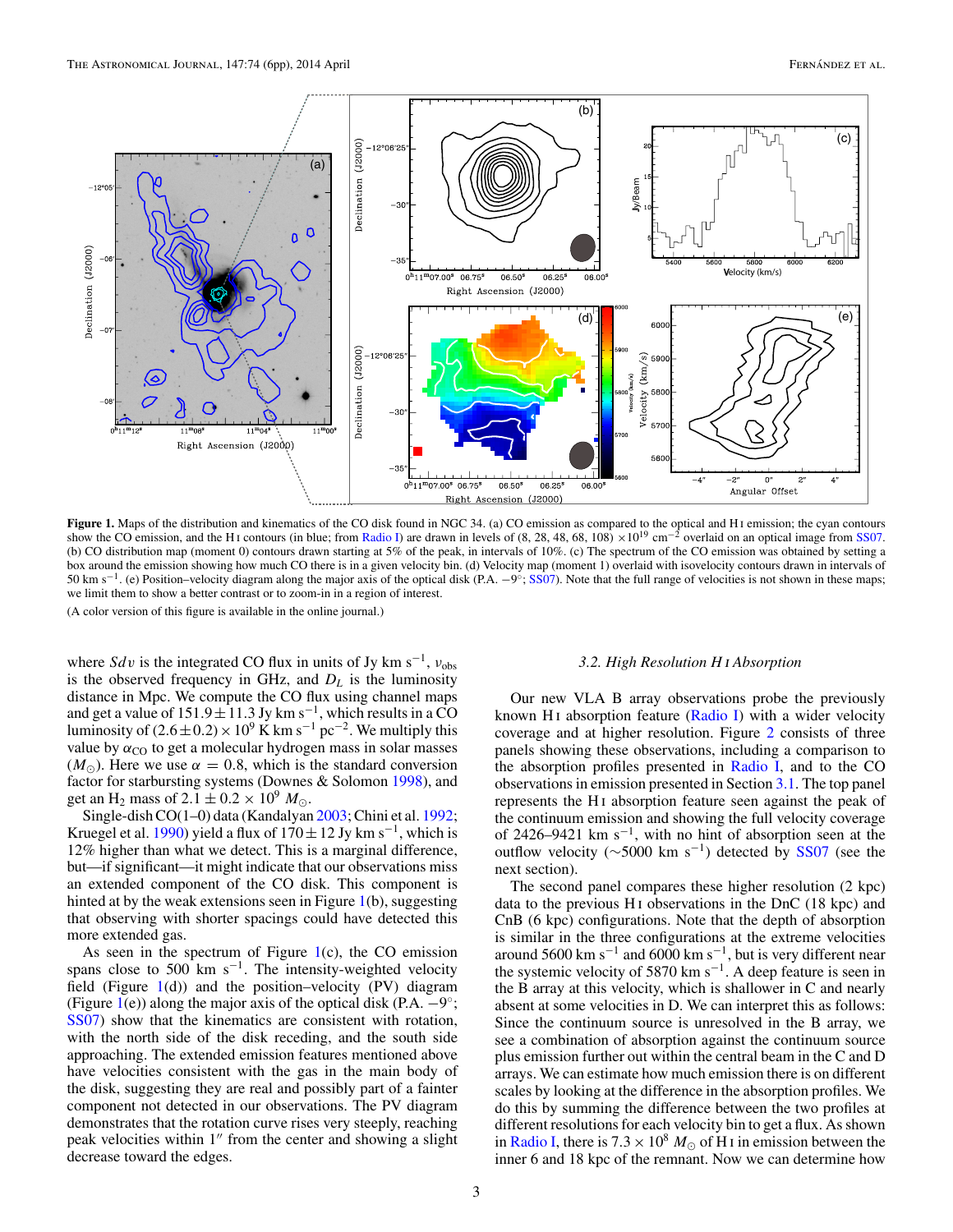<span id="page-3-0"></span>

Figure 2. H<sub>I</sub> absorption at higher resolution and wider velocity coverage. Top: B array observations showing the H i absorption at both blueshifted and redshifted velocities. Middle: comparison of the absorption profile observed at three different resolutions (DnC: 18 kpc, CnB: 6 kpc, and B: 2 kpc). Bottom: comparison of the H<sub>I</sub> absorption profile with the CO emission spectrum. The *y*-axes are different for the two, but are shown in the same plot to compare the velocities.

(A color version of this figure is available in the online journal.)

much H<sub>I</sub> in emission there is between the inner 2 and 6 kpc by comparing the CnB and the B array data. We calculate an H i mass of  $2.5 \times 10^8$  *M*<sub> $\odot$ </sub> in the velocity interval 5700–6000 km s<sup>-1</sup>. Since the two data sets have different velocity resolutions, we created velocity bins of 50 km s−<sup>1</sup> and then averaged the values that were in a given bin.

The bottom panel compares the range of velocities seen in the H i absorption and the CO emission. The plot shows that the

velocity ranges for the emission and the absorption are almost identical. The range covered for the H<sub>I</sub> absorption profile is  $466 \pm 27$  km s<sup>-1</sup> and for the CO profile is  $460 \pm 20$  km s<sup>-1</sup>, as measured at the profile base. This remarkable agreement in velocity range makes it plausible that the H i and CO emissions arise from the same central gas disk, imaged in CO at  $2^{1/48} \times 2^{1/14}$ resolution (Figures  $1(b)$  $1(b)$  and  $(d)$ ). In addition, it implies that the H i is intermixed with the molecular gas and that it also reaches maximum velocities within  $\sim$ 1" (0.4 kpc) from the center.

#### *3.3. Molecular and Atomic Gas Outflow*

We can use the current observations to search for a counterpart in H<sub>I</sub> and/or CO(1–0) to the outflow detected by [SS07](#page-5-0) in the NaI D doublet. We do not detect the outflow in either line, but can place upper limits. We calculate the noise near the central regions of NGC 34 and around  $\sim$ 5000 km s<sup>-1</sup>, consistent with the velocities of the optical outflow. We use the following equation to get a mass outflow rate upper limit (Heckman et al. [2000;](#page-5-0) Rupke et al. [2002\)](#page-5-0) for both H i absorption and emission:

$$
\dot{M}(H) = 21 \left(\frac{\Omega}{4\pi}\right) C_f \left(\frac{r_*}{1 \text{ kpc}}\right) \left(\frac{N(H)}{10^{21} \text{ cm}^{-2}}\right) \times \left(\frac{\Delta v}{200 \text{ km s}^{-1}}\right) M_{\odot} \text{ yr}^{-1},
$$
\n(2)

where  $\Omega$  is the solid angle subtended by the outflow,  $C_f$  is the line-of-sight covering fraction, *r*<sup>∗</sup> is the size of the region from where the outflow is produced,  $N(H)$  is the column density, and  $\Delta v$  is the velocity of the outflow. For the first three quantities, we assume  $\Omega = 4\pi$ ,  $C_f = 0.5$ , and  $r_* = 1$  kpc, which are values consistent with outflows seen in LIRGs (Rupke et al. [2002\)](#page-5-0). For the absorption, we calculate the H<sub>I</sub> column density assuming  $5\sigma$  and get  $4.2 \times 10^{20}$  cm<sup>-2</sup> (assuming  $T_s = 100$  K). Lastly, we take  $\Delta v = 620 \text{ km s}^{-1}$ , which is the mean velocity of the outflow detected by [SS07.](#page-5-0) The resulting upper limit for the mass outflow rate is  $14 M_{\odot}$  yr<sup>-1</sup> in absorption. Using the same values, but now calculating N(H<sub>I</sub>) in emission, the upper limit is about 130  $M_{\odot}$  yr<sup>-1</sup>. This large number is a consequence of the poor surface brightness sensitivity in the B array.

From the CO emission, we can calculate an upper limit for the outflow rate by dividing the molecular mass by the dynamical timescale (e.g., Alatalo et al. [2011\)](#page-5-0). We compute an upper limit for the molecular-gas mass using 5*σ* and the velocity of the optical outflow, resulting in  $6.2 \times 10^7$   $M_{\odot}$ . We can estimate the dynamical time by assuming a size of 1 kpc for the wind emitting region and the optical velocity, which results in a timescale of only 1.6 Myr. These two values yield an upper limit for the CO mass outflow rate of about 40  $M_{\odot}$  yr<sup>-1</sup>.

#### *3.4. Central Continuum*

This study includes new continuum images of the central components of the merger remnant. The VLA B array observations show a slightly resolved point source with a flux of  $60.6 \pm 2.0$  mJy, consistent with the measurement presented in [Radio I.](#page-5-0)

The CARMA observations reveal a faint central continuum source at millimeter wavelengths with a flux of  $5.4 \pm 1.8$  mJy. This measurement allows us to probe the spectral index at high frequencies. At low frequencies (1–10 GHz), the spectrum for star-forming galaxies is usually dominated by synchrotron radiation, with typical values of  $\alpha = -0.8$ . At higher frequencies (10–200 GHz), free–free emission starts to dominate and the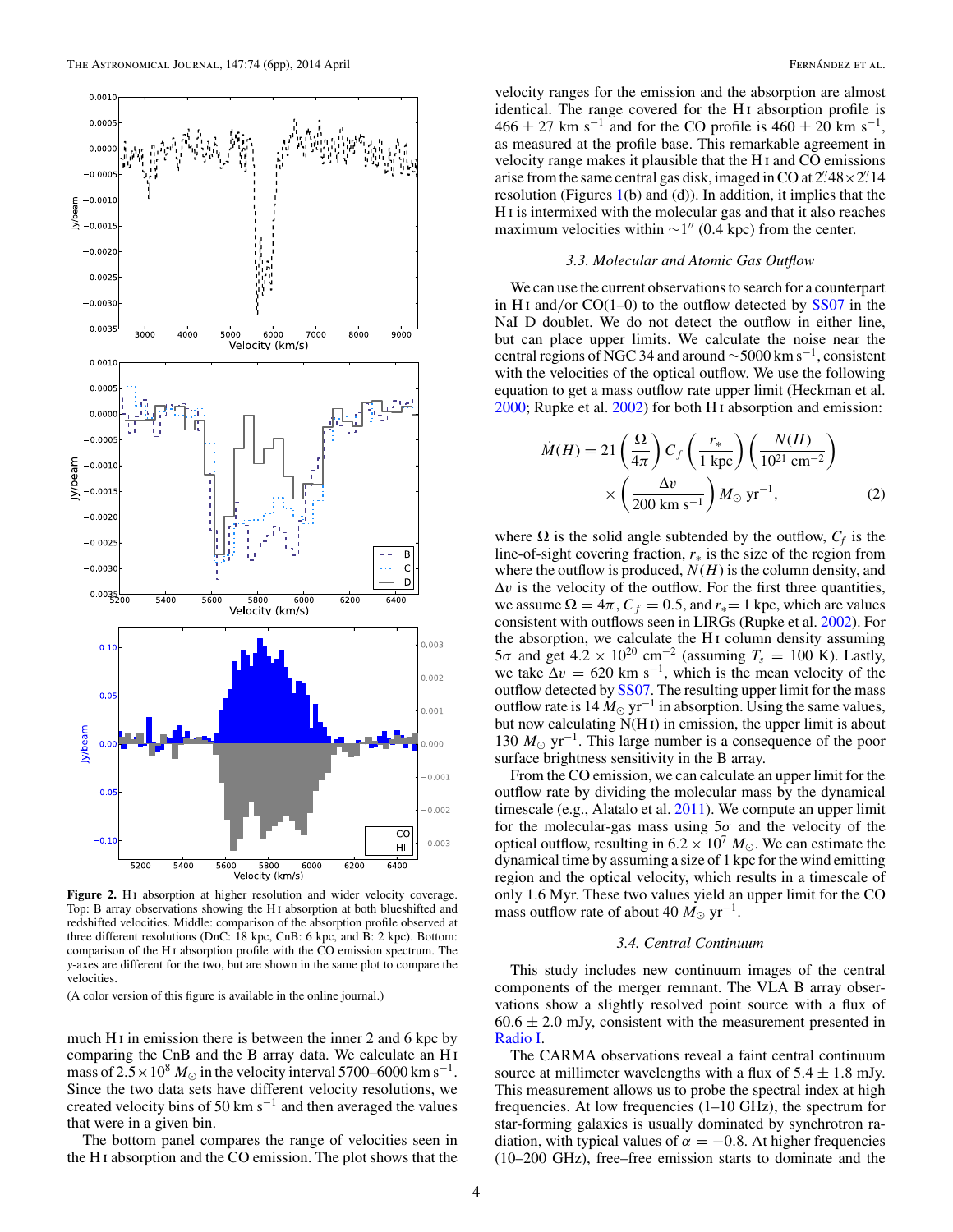$\frac{1}{2}$  and  $\frac{1}{2}$  and  $\frac{1}{2}$ 

<span id="page-4-0"></span>



Figure 3. Flux measurements at different frequencies, with the first four measurements taken from Clemens et al. [\(2008\)](#page-5-0) and the measurement at 113 GHz showing the new observations presented here. The line marks the least-squares fit to the first four measurements (slope of −0*.*8), but is extended to demonstrate that the spectral index changes at higher frequencies.

spectral index is  $\alpha = -0.1$ . Dust emission takes over at frequencies above 200 MHz with  $\alpha = 1.5$  (Condon [1992\)](#page-5-0).

Figure 3 shows the radio spectrum for NGC 34 between 1.4 GHz and 113.11 GHz. The first four values in the range of 1*.*4–22*.*5 GHz were reported by Clemens et al. [\(2008\)](#page-5-0), and the one at 113.11 GHz is the measurement presented here. We fit a line through the first four measurements and extend it to 113.11 GHz to better show that the spectrum flattens at higher frequencies. The fit of the line yields a slope of −0*.*8, indicating that the emission at these frequencies is due to synchrotron radiation. The spectral index between 22.5 GHz and 113.11 GHz is  $\alpha$  =  $-0.20 \pm 0.07$ . The flattening of the spectrum at higher frequencies shows that synchrotron emission is no longer dominant, and free–free emission from H ii regions takes over.

### 4. DISCUSSION

### *4.1. The Gaseous Disk in the Inner Regions of the Remnant*

Our CO observations confirm the presence of a disk in the inner regions of the remnant, which was one of the two scenarios suggested in [Radio I](#page-5-0) to explain the H<sub>I</sub> absorption observations. The match in velocity for both sets of observations (Figure [2\)](#page-3-0) strongly suggests that the central  $H_1$  absorption is due to the presence of a rotating disk. As shown in the PV diagram of Figure [1\(](#page-2-0)e), the maximum velocities are reached within only  $1''$  (0.4 kpc) from the center. The close match in velocity between the molecular gas and H<sub>I</sub> absorption argues that the absorbing gas also reaches maximum velocities within 0.4 kpc from the center. This is consistent with higher resolution continuum images by Condon et al. [\(1991\)](#page-5-0) that resolve the central source and show it to be a dominant central component with an extension to the south, with a total size of  $2\rlap.{''}5$  (1 kpc). This extended continuum makes it possible to trace out the H i absorption to its maximum velocity at  $1<sup>''</sup>$  from the center.

The question now is whether any of the continuum emission could be due to the AGN. Several recent studies have calculated the AGN contribution to be small  $(1\% - 10\%)$  in NGC 34 (e.g., Vega et al. [2008;](#page-5-0) Esquej et al. [2012;](#page-5-0) Murphy [2013\)](#page-5-0). In addition to this, VLBI observations report a single-baseline detection (Lonsdale et al. [1993\)](#page-5-0), which suggests that this merger remnant does not host a strong point source due to the AGN, and its continuum is likely dominated by the starburst.

## *4.2. The Fate of Gas in the Merger*

The optical study by [SS07](#page-5-0) and the radio observations pre-sented here and in [Radio I](#page-5-0) have shown different components of the new disk formed after the merger. [SS07](#page-5-0) find a blue stellar disk, with spiral structure extending out to a radius of ∼3.3 kpc, that seems to have formed  $\sim$ 400 Myr ago and is embedded in a red spheroid. In [Radio I,](#page-5-0) we found that the H i from the northern tidal tail is falling back and continuing to feed the outer regions of this optical disk, favoring the idea of inside-out growth. On smaller scales, we have shown in this study that there is a central disk of CO and H<sub>I</sub> of about 2.1 kpc in diameter. In addition, we find evidence for more extended H i emission further out as shown by the comparison of the absorption profiles at different resolutions.

Observations and simulations of mergers suggest that about 50% of the gas gets quickly moved to the central regions, losing its angular momentum due to cloud–cloud collisions, while the other 50% gets moved to large distances from the center, but remains bound and will eventually fall back (Hibbard & Mihos [1995;](#page-5-0) Hibbard & van Gorkom [1996;](#page-5-0) Barnes [2002\)](#page-5-0). In NGC 34 we see evidence for both processes, and currently there are comparable amounts of cold gas in the tidal tails and the center. We know the blue stellar disk formed ∼400 Myr ago from gas settling toward the center during the merger. The central gaseous disk presented here could have formed during the merger or more recently from fall-back material. The major axes of the gaseous disk and the blue stellar disk have almost identical position angles, indicating that the two disks either have the same formation mechanism or are dynamically linked. The current star formation rate (SFR) in the inner 2 kpc calculated by Esquej et al. [\(2012\)](#page-5-0) from the 24  $\mu$ m luminosity is 42  $M_{\odot}$  yr<sup>-1</sup>, which implies a consumption timescale of ∼50 Myr for the molecular hydrogen presented here. This indicates that the gas in the central disk must be continuously replenished to sustain the current SFR.

Lastly, both sets of observations have enough velocity coverage to permit searching for a possible radio counterpart to the outflow seen optically in NaI D absorption by [SS07.](#page-5-0) However, we do not find any evidence for such a counterpart in the atomicor molecular-gas phase. We are able to place approximate upper limits on the H<sub>I</sub> mass outflow rate in both emission and absorption, and for the CO in emission.

### 5. SUMMARY AND CONCLUSIONS

We have presented new high resolution H<sub>I</sub> and CO observations to study the central regions of the merger remnant NGC 34. Our main findings are as follows.

- 1. We detect a rotating CO disk of 2.1 kpc in diameter with a molecular-hydrogen mass of  $(2.1 \pm 0.2) \times 10^9$   $M_{\odot}$ .
- 2. The velocity width of the  $CO(1-0)$  emitting gas matches the H<sub>I</sub> absorption width, indicating that the broad  $H<sub>I</sub>$ absorption is due to the central gas disk and is co-spatial with the CO.
- 3. The new B array observations of the H i absorption feature allow us to calculate that there is  $2.5 \times 10^8$  *M* of H I in the annular region of 1–3 kpc from the center.
- 4. We do not detect a molecular- or atomic-gas outflow, but place upper limits on the mass outflow rates for H<sub>I</sub> in emission and absorption, and for CO in emission.